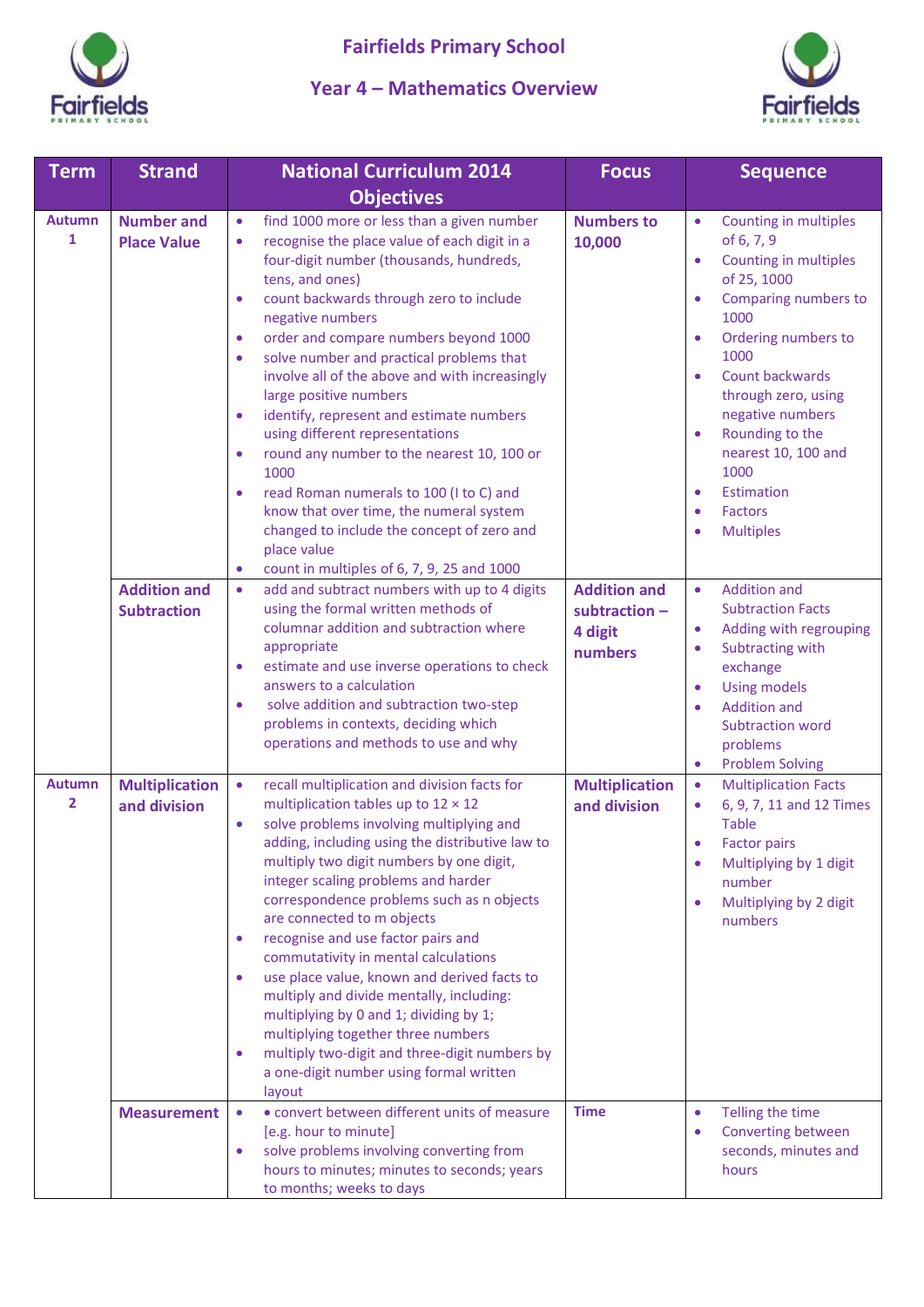|                 |                                             | read, write and convert time between<br>analogue and digital 12- and 24-hour clocks                                                                                                                                                                                                                                                                                                                                                                                                                                                    |                                           | Converting between<br>$\bullet$<br>hours, days, months<br>and years<br>Write and convert time<br>$\bullet$<br>between analogue and<br>digital 12 and 24 hour<br>clocks                                                                                                                                                                                                                                                                                                             |
|-----------------|---------------------------------------------|----------------------------------------------------------------------------------------------------------------------------------------------------------------------------------------------------------------------------------------------------------------------------------------------------------------------------------------------------------------------------------------------------------------------------------------------------------------------------------------------------------------------------------------|-------------------------------------------|------------------------------------------------------------------------------------------------------------------------------------------------------------------------------------------------------------------------------------------------------------------------------------------------------------------------------------------------------------------------------------------------------------------------------------------------------------------------------------|
| <b>Spring 1</b> | <b>Measurements</b>                         | measure and calculate the perimeter of a<br>$\bullet$<br>rectilinear figure (including squares) in<br>centimetres and metres<br>convert between different units of measure<br>$\bullet$<br>[e.g. kilometre to metre]<br>find the area of rectilinear shapes by<br>۰<br>counting squares                                                                                                                                                                                                                                                | <b>Area and</b><br><b>Perimeter</b>       | <b>Measuring perimeter</b><br>$\bullet$<br><b>Calculating perimeter</b><br>$\bullet$<br>Problem solving<br>$\bullet$<br><b>Calculating area</b><br>$\bullet$                                                                                                                                                                                                                                                                                                                       |
|                 | <b>Fractions</b>                            | add and subtract fractions with the same<br>$\bullet$<br>denominator<br>recognise and show, using diagrams,<br>$\bullet$<br>families of common equivalent fractions<br>count up and down in hundredths;<br>۰<br>recognise that hundredths arise when<br>dividing an object by one hundred and<br>dividing tenths by ten<br>solve problems involving increasingly harder<br>۰<br>fractions to calculate quantities, and<br>fractions to divide quantities, including non-<br>unit fractions where the answer is a whole<br>number       | <b>Fractions</b>                          | Counting in hundredths<br>$\bullet$<br><b>Adding And Subtracting</b><br>$\bullet$<br><b>Fractions</b><br><b>Finding equivalent</b><br>$\bullet$<br>fractions<br>Finding a fraction of a<br>$\bullet$<br>set<br>Finding fractions of<br>$\bullet$<br>quantities<br>Finding fractions of<br>$\bullet$<br>shapes<br>Problem solving<br>$\bullet$                                                                                                                                      |
| <b>Spring 2</b> | <b>Statistics</b>                           | solve comparison, sum and difference<br>۰<br>problems using information presented in bar<br>charts, pictograms, tables and other graphs<br>interpret and present discrete and continuous<br>۰<br>data using appropriate graphical methods,<br>including bar charts and time graphs                                                                                                                                                                                                                                                     | <b>Discrete and</b><br>continuous<br>data | Interpret a pictogram<br>$\bullet$<br>where the symbol<br>represents multiple<br>items<br>Interpret bar charts,<br>$\bullet$<br>including those with<br>different scales on the<br>frequency axis<br>Choose different scales<br>$\bullet$<br>to create a bar chart<br>Create and interpret a<br>$\bullet$<br>time graph<br>Solve problems<br>$\bullet$<br>involving data<br>represented in charts<br>and graph                                                                     |
|                 | <b>Fractions</b><br>(including<br>decimals) | find the effect of dividing a one- or two-digit<br>$\bullet$<br>number by 10 and 100, identifying the value<br>of the digits in the answer as ones, tenths and<br>hundredths<br>recognise and write decimal equivalents of<br>۰<br>any number of tenths or hundredths<br>recognise and write decimal equivalents to 1/4,<br>۰<br>$\frac{1}{2}$ , $\frac{3}{4}$<br>round decimals with one decimal place to the<br>۰<br>nearest whole number<br>compare numbers with the same number of<br>۰<br>decimal places up to two decimal places | <b>Decimals</b>                           | <b>Understanding tenths</b><br>$\bullet$<br>Understanding<br>$\bullet$<br>hundredths<br><b>Comparing decimals</b><br>$\bullet$<br>Divide numbers by 10<br>$\bullet$<br>and 100 ·<br><b>Rounding off decimals</b><br>$\bullet$<br><b>Recognise and write</b><br>$\bullet$<br>decimal equivalents of<br>any number of tenths<br>or hundredths<br>Recognise and write<br>$\bullet$<br>decimal equivalents to<br>$\frac{1}{4} \frac{1}{2} \frac{3}{4}$<br>Problem solving<br>$\bullet$ |